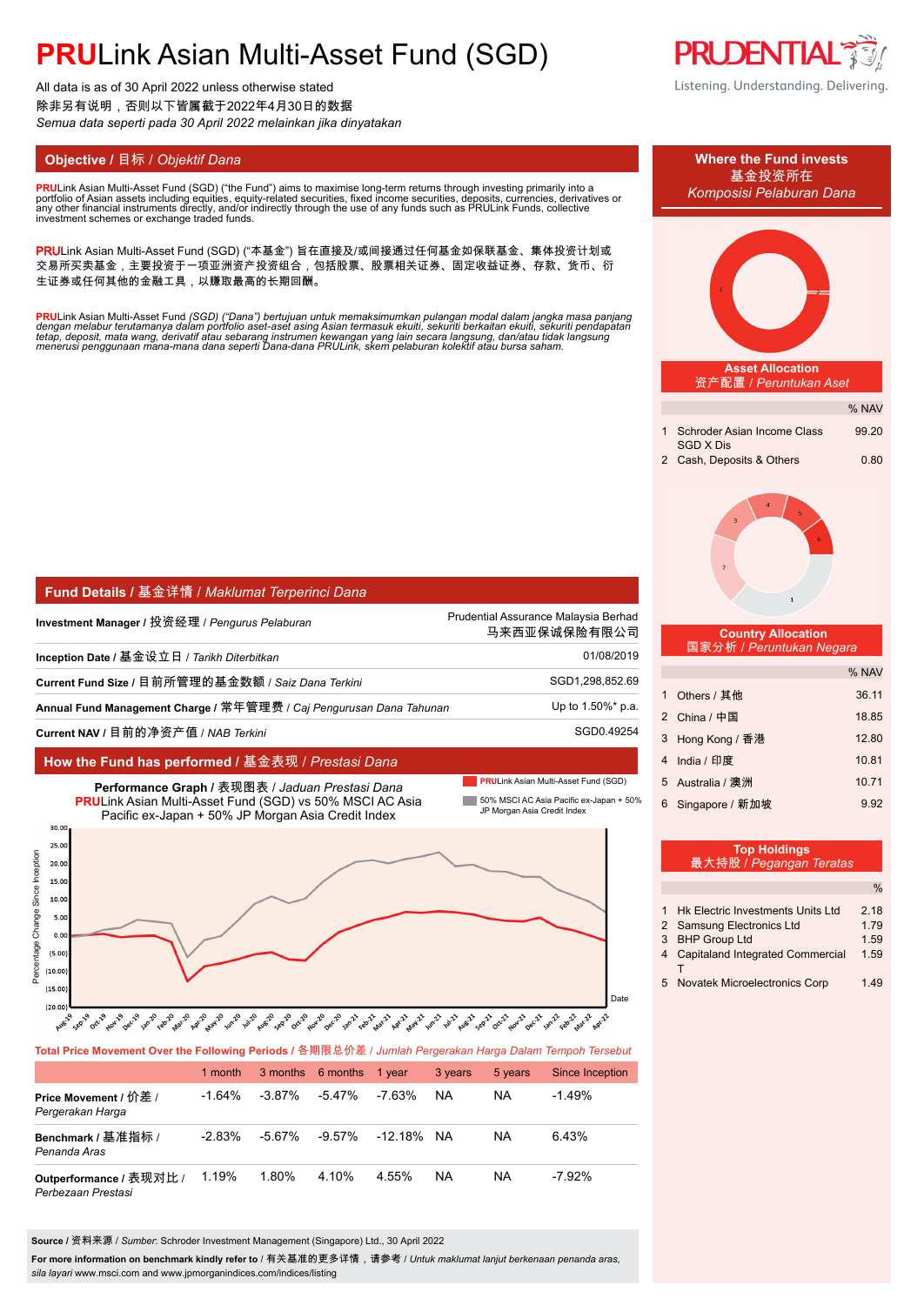All data is as of 30 April 2022 unless otherwise stated 除非另有说明,否则以下皆属截于2022年4月30日的数据 *Semua data seperti pada 30 April 2022 melainkan jika dinyatakan*

### **Monthly Update /** 每月简报 / *Peningkatan Bulanan*

#### **Market Review /** 市场回顾 */ Tinjauan Bulanan*

Asia Pacific ex-Japan equities were lower in April due to the prolonged war in Ukraine, rising inflation and concerns on further interest rate hikes. Taiwan was the worst-performing index market within the region as major electronics and chip makers suffered from supply chain disruptions amid the lockdowns .

Elsewhere, China continued to return negatively as the country imposed a zero Covid tolerance to contain a new Covid outbreak, resulting in harsh lockdowns in major cities including Shanghai. The slowdown in manufacturing activities and a slower export growth momentum also further dampened the outlook in China, resulting in lower share prices in China and Hong Kong.

On a positive note, Indonesia ended the month in positive territory after credit rating agency S&P upgraded the country's outlook from negative to stable. Over to Asian fixed income, yields continued to rise in April, resulting in negative bond returns, amid continued high inflation and expectations of significant interest rate hikes. The US 10- year Treasury yield increased by 59 bps, from 2.35% to 2.94% over the month. The 2-year and 10-year Treasury yield curve also briefly inverted at the start of the month, the first time since 2019, suggesting a potential risk of recession. In terms of credit ratings, Asian high yield bonds outperformed the investment grade bonds as spreads generally tightened.

亚太(日本除外)股市在4月走跌,因为乌克兰战争有所拖延、通膨升温,而且市场也关注于进一步升息的可能。台湾乃是表现最差的指数市场,封锁管制所导 致的供应链干扰影响了主要的电子与晶片制造商。

中国持续取得负回酬,原因是政府施行了零冠病政策以抑制新爆发的疫情,使到主要城市如上海受到严格的封锁管制。制造业活动的放缓以及较慢的出口成长动 力,亦进一步影响了中国市场的展望而令中国与香港的股价下跌。

就好的一面而言,印尼当月以涨幅作收,标普信用评估机构将该国的展望从负面调高至稳定。至于亚洲固定收益证券,在通膨升温与市场预测央行会积极升息的 环境中,回酬持续在4月扬升,导致债券出现负回酬。10年期美国国库债券(UST)回酬当月从2.35%增59基点至2.94%。2年期与10年期UST回酬曲线亦在月初 稍微反转,2019年以来首次出现这种现象,意味着经济衰退的可能性。就信用评级来说,亚洲高回酬债券的表现超越投资级债券,因为价差一般有所紧缩。

*Ekuiti Asia Pasifik luar Jepun mencatat prestasi lebih rendah pada April disebabkan oleh perang yang berpanjangan di Ukraine, inflasi yang meningkat dan kebimbangan mengenai kenaikan kadar faedah selanjutnya. Taiwan merupakan pasaran indeks berprestasi paling teruk di rantau ini apabila pembuat elektronik dan cip utama mengalami gangguan rantaian bekalan di tengah-tengah sekatan pergerakan.*

*Di tempat lain, China terus memberikan pulangan negatif apabila negara itu mengenakan sifar toleransi terhadap Covid bagi membendung wabak Covid baharu, lalu mengakibatkan sekatan pergerakan yang amat ketat di bandar-bandar utama termasuk Shanghai. Kelembapan aktiviti perkilangan dan momentum pertumbuhan eksport yang lebih perlahan melemahkan lagi prospek di China, lalu menolak harga saham ke paras lebih rendah di China dan Hong Kong.*

*Meninjau nota positif, Indonesia mengakhiri bulan dagangan dalam wilayah positif selepas agensi penarafan kredit S&P menaik taraf prospek negara tersebut daripada negatif kepada stabil. Menyorot pendapatan tetap Asia, hasil terus meningkat pada bulan April, mengakibatkan pulangan bon menjadi negatif dalam keadaan inflasi yang berterusan tinggi dan jangkaan kenaikan kadar faedah yang ketara. Hasil Perbendaharaan 10 tahun AS meningkat sebanyak 59 mata asas, daripada 2.35% kepada 2.94% dalam tempoh tinjauan. Keluk hasil Perbendaharaan 2 tahun dan 10 tahun juga membalik sekejap pada permulaan bulan, kejadian kali pertama sejak 2019 ini mencadangkan potensi risiko kemelesetan. Dari segi penarafan kredit, bon hasil tinggi Asia mengatasi bon gred pelaburan apabila spread secara amnya menyempit.*

#### **Market Outlook /** 市场展望 */ Gambaran Bulanan*

Valuations for Asian equities have pulled back to a more favourable level when compared to its historical range and to the developed markets . In terms of central banks policies, the expectation of Chinese policymakers to stimulate growth remains high while other central banks in Asia Pacific including Australia , Korea, and Singapore have started to raise interest rates to tackle inflation which is creating an opportunity for China equities to outperform. To add on, should we see China relax its Covid restrictions, a significant upswing in earnings across the region can be expected. As such we are cautiously optimistic but stress that a healthy diversification across countries and sectors are crucial in the near-term. Also, we continue to explore high-quality names within the region to capture long-term structural growth and income opportunities following the recent pull-backs.

Valuations for Asian credits remain appealing compared to the developed markets and non -Asia emerging markets, while their fundamentals remain stable. As shared above, we are more constructive in investment grade bonds outside of China, given lesser sensitivity to China's zero-Covid policy and regulatory risks. We also believe Asian credits is likely to stay resilient to the Russia-Ukraine conflicts compared to non-Asia emerging markets, given its higher quality composition and lower susceptibility to global fund flows due to a larger domestic investor base. As a result, we believe there are still plenty of opportunities within the region, but selectivity and risk management remain key to navigate through the current market volatility.

和过往以及已开发市场相比,亚洲股市的估值回到一个比较具吸引力的水平。至于央行的政策,市场仍旧预期中国的政策策划者会刺激经济成长,而亚太区的其 他央行,如澳洲,韩国和新加坡则开始升息以应付通膨,这为中国股市提供了上调的机会。此外,若中国政府放宽其冠病管制,可预见的是,该区的盈利将会大 幅上扬。有鉴于此,我们对之抱着谨慎乐观的态度,认为在近期必须保持将投资健康分散在各国与各领域的多元投资策略。此外,我们也会持续寻找该区内的优 质公司,以在近期估值回跌的环境中从长期结构性成长和收益机会中获利。

和已开发市场与非亚洲新兴市场相比,亚洲债券的估值依旧具吸引力,其基础仍相当稳健。如上所述,我们比较看好中国以外的投资级债券,因为它们比较不会 受到中国的零冠病政策与监管风险所影响。我们也认为和非亚洲新兴市场相比,亚洲债券会持续从俄罗斯-乌克兰的冲突中受惠,原因是其组合的品质较佳,而且 较大的境内投资者基础也使它不易受到全球资金流动的影响。有鉴于此,我们相信该区尚有许多投资良机,但选择性和风险管理乃是应付目前的波动市况的要 素。

Penilaian ekuiti Asia telah kembali ke tahap yang lebih baik jika dibandingkan dengan julat sejarahnya dan pasaran maju. Dari segi dasar bank pusat, jangkaan penggubal dasar *China untuk merangsang pertumbuhan masih lagi tinggi manakala bank pusat lain di Asia Pasifik termasuk Australia, Korea, dan Singapura telah mula menaikkan kadar faedah supaya menangani inflasi yang mewujudkan peluang bagi ekuiti China untuk mencatat prestasi yang baik. Selain itu, sekiranya kita mendapati China melonggarkan sekatan Covid, peningkatan pendapatan yang ketara di seluruh rantau boleh dijangkakan. Oleh itu, kami optimistik namun tetap berwaspada apabila menekankan bahawa kepelbagaian yang sihat merentas negara dan sektor adalah penting buat jangka masa terdekat. Kami juga terus meneroka nama berkualiti tinggi di rantau ini bagi menyerkup struktur pertumbuhan jangka panjang dan peluang pendapatan susulan pengunduran prestasi baru-baru ini.*

*Penilaian kredit Asia kekal menarik berbanding pasaran maju dan pasaran memuncul luar Asia, manakala asasnya kekal stabil. Seperti yang dikongsikan di atas, kami lebih konstruktif dengan bon gred pelaburan di luar China, memandangkan kepekaannya terhadap dasar sifar Covid yang lebih rendah dan risiko kawal selia China. Kami juga percaya kredit Asia berkemungkinan kekal berdaya tahan terhadap konflik Rusia-Ukraine berbanding pasaran memuncul luar Asia, memandangkan komposisi kualiti yang lebih tinggi dan kecenderungan yang lebih rendah kepada aliran dana global, oleh kerana asas pelabur domestik yang lebih besar. Hasilnya, kami percaya masih terdapat banyak peluang di rantau ini, namun pemilihan dan pengurusan risiko kekal sebagai kunci untuk mengemudi volatiliti pasaran semasa.*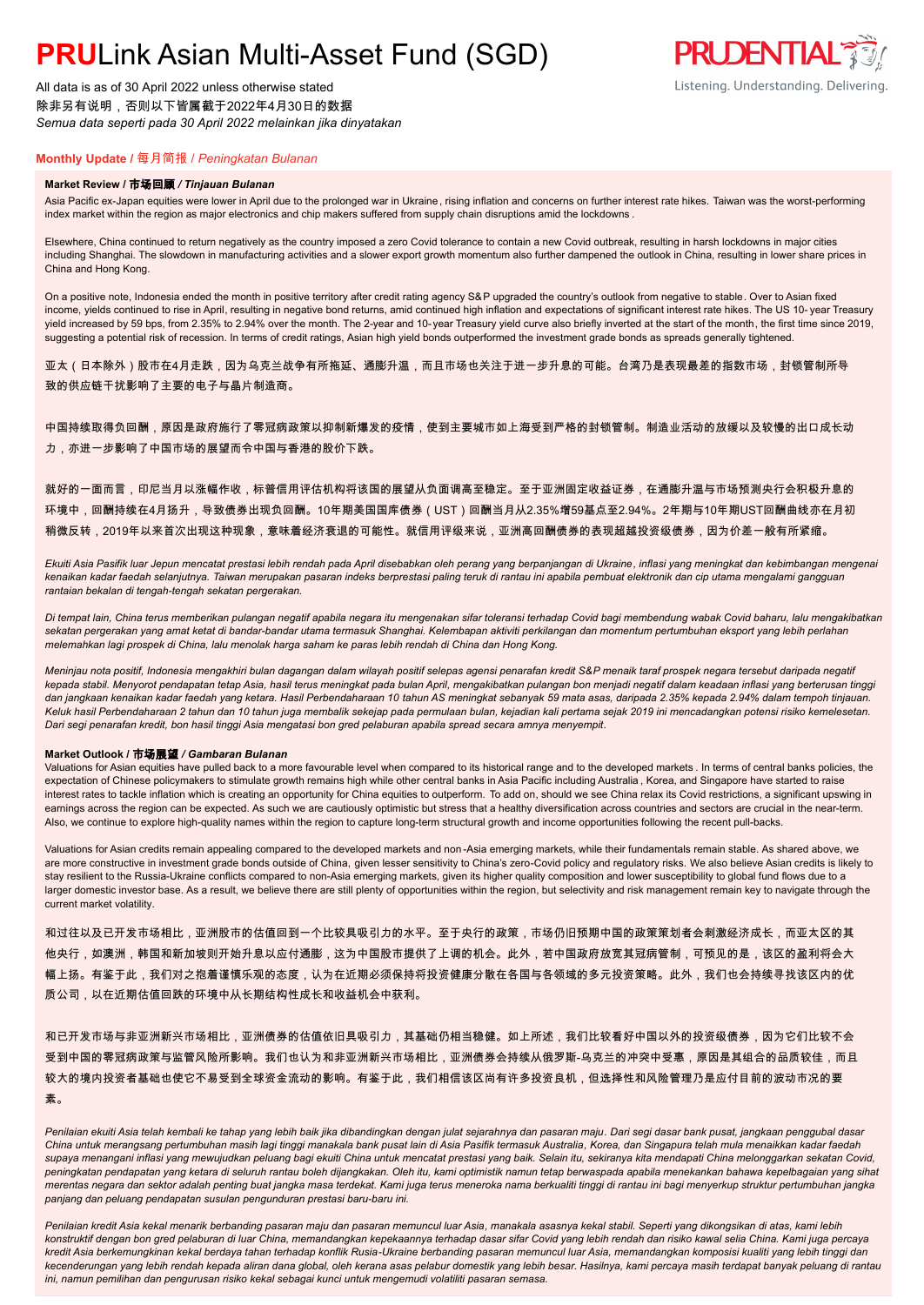All data is as of 30 April 2022 unless otherwise stated 除非另有说明,否则以下皆属截于2022年4月30日的数据 *Semua data seperti pada 30 April 2022 melainkan jika dinyatakan*

#### **Fund Review & Strategy /** 基金表现评论与投资策略 */ Tinjauan dan Strategi Dana*

The Fund returned -1.64% for the month, outperforming the benchmark return of -2.83% by 1.19%. Year-to-date, the fund returned -6.24%, outperforming the benchmark return of -8.45% by 2.21%.

The equity portfolio detracted, with most regional and sectorial exposures in negative territory. Our exposure in Australia were among the worst performers due to investors' profit-taking following the strong performance year-to-date. China also detracted due to a weaker growth outlook given the Covid restrictions and efforts to control the latest Omicron outbreak.

The fixed income portfolio also returned negatively in April as persistent inflation, rising interest rates and geopolitical risks cast a shadow over the global fixed income markets. Our exposure to Indonesia's sovereign bonds detracted the most. Indonesia's bond yields spiked as both headline and core inflations rose more than expected while the central bank is keeping rates unchanged to support growth.

We continue to focus on positioning the portfolio against stagflationary risks and maintain our preference on equities over fixed income . We expect equity can still deliver positive returns but may be more muted as we shift to the mature phase of the economic cycle. The delivery of robust earnings will be crucial. As a result, diversification, strong asset allocation and risk management will be key in 2022.

本基金在检讨月份的回酬为-1.64%,超越-2.83%的基准回酬1.19%。年度至今,本基金的回酬为-6.24%,高于-8.45%的基准回酬2.21%。

股项投资组合拉低了基金表现,大多数的区域与领域投资都往下调整。我们的澳洲投资仍是表现最差者之一,主要是投资者因强稳的年初至今表现而套利。中国 市场亦下跌,冠病的管制与控制近期Omicron疫情的努力令经济成长展望转弱。

固定收益投资组合在4月也取得负回酬,因为持续性的通膨、涨升的利率与地理政治风险在全球固定收益市场蒙上了阴影。我们的印尼主权债券对基金表现产生了 最大的负面影响。印尼的债券回酬因总通膨与核心通膨超越预期而剧升,与此同时,央行将利率保持不变以扶持成长。

我们的重点仍在于使投资组合免受停滞性膨胀风险的影响,同时保持偏好股项而非固定收益证券的倾向。我们预测股市依旧会谱下正回酬,但在我们转入经济周 期的成熟期时可能会减少。取得丰厚的投资回酬相当关键。有鉴于此,多元化投资、强稳的资产配置以及风险管理,将是2022年的重点。

*Dana memberikan pulangan -1.64% di bulan ini, mengatasi pulangan penanda aras -2.83% sebanyak 1.19%. Sejak awal tahun hingga kini, Dana memulangkan -6.24%, mengatasi pulangan penanda aras -8.45% sebanyak 2.21%.*

*Portfolio ekuiti terjejas, dengan kebanyakan pendedahan serantau dan sektoral berada dalam wilayah negatif. Pendedahan kami di Australia yang mencatat prestasi terburuk disebabkan oleh pelabur mengambil keuntungan berikutan prestasi kukuh tahun ini. China juga terjejas lantaran prospek pertumbuhan yang lebih lemah disebabkan sekatan Covid dan usaha bagi mengawal wabak terkini, Omicron.*

*Portfolio pendapatan tetap juga memberikan pulangan negatif pada April apabila inflasi yang berterusan, kenaikan kadar faedah dan risiko geopolitik menghambat pasaran pendapatan tetap global. Pendedahan kami kepada bon kerajaan Indonesia paling menjejaskan prestasi. Hasil bon Indonesia meningkat apabila kedua-dua inflasi utama dan inflasi teras meningkat melangkaui jangkaan manakala bank pusat mengekalkan kadar sedia ada bagi menyokong pertumbuhan.*

*Kami terus fokus untuk meletakkan portfolio atas risiko stagflasi dan mengekalkan keutamaan ke atas ekuiti berbanding pendapatan tetap. Kami menjangkakan ekuiti masih boleh memberikan pulangan yang positif tetapi mungkin lebih kecil apabila kami beralih ke fasa matang kitaran ekonomi. Penyampaian pendapatan yang kukuh akan menjadi penting. Akibatnya, kepelbagaian, peruntukan aset yang kukuh dan pengurusan risiko akan menjadi kunci bagi tahun 2022.*